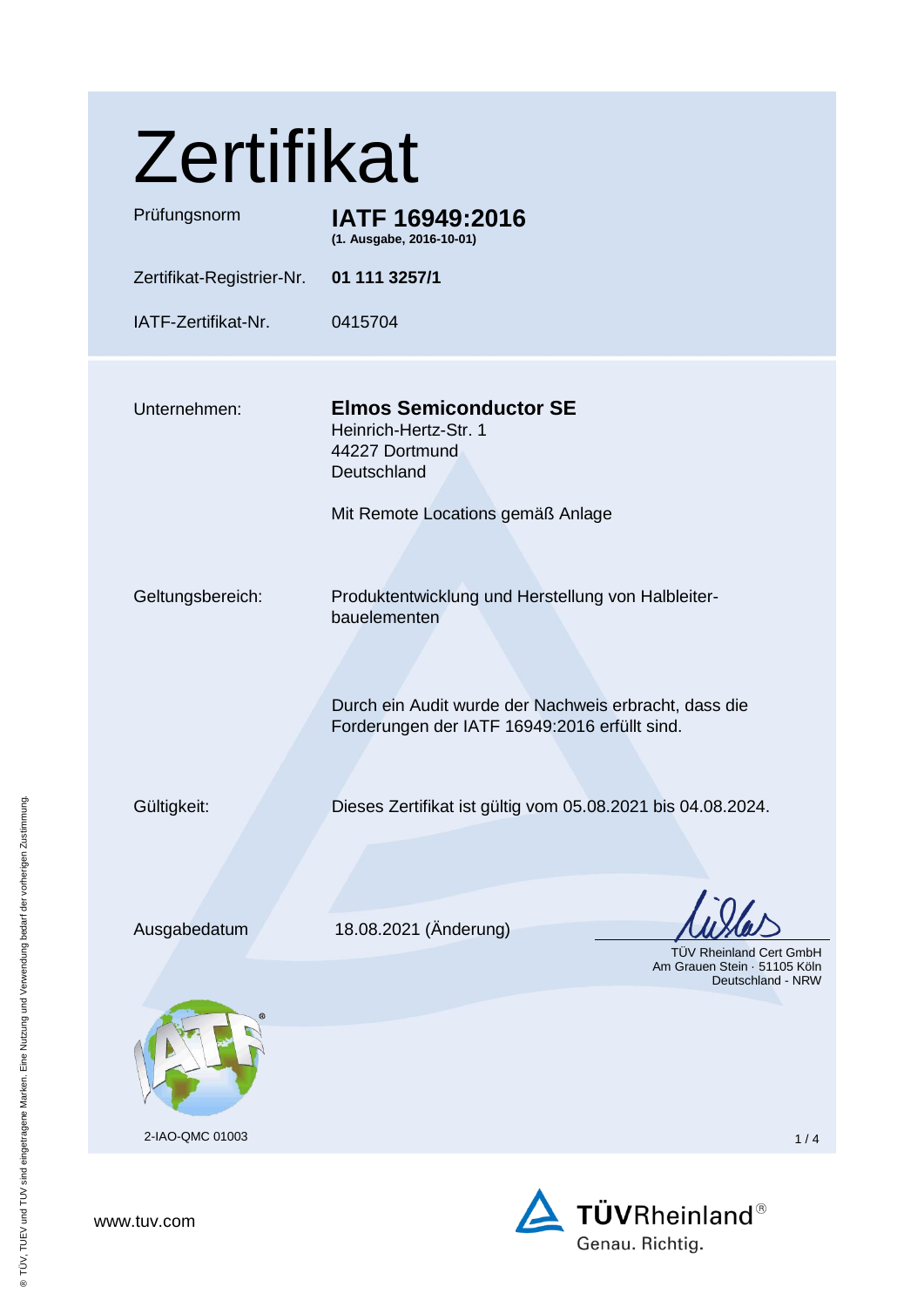| Standard                                        | <b>Annex to certificate</b><br>IATF 16949:2016<br>(1st edition, 2016-10-01)                                                                                                                   |
|-------------------------------------------------|-----------------------------------------------------------------------------------------------------------------------------------------------------------------------------------------------|
| Certificate Registr. No.                        | 01 111 3257/1                                                                                                                                                                                 |
| <b>IATF Certificate No.</b>                     | 0415704                                                                                                                                                                                       |
| <b>Remote Location:</b>                         | <b>Elmos Semiconductor SE</b><br><b>TRIWO Technopark Bruchsal</b><br>Werner-von-Siemens-Str. 2-6<br>76646 Bruchsal                                                                            |
| Rem. Loc. Function:<br>Certificate-Registr-No.: | Germany<br>Product design<br>01 111 3257/10                                                                                                                                                   |
| <b>Remote Location:</b>                         | <b>Elmos Semiconductor Technology</b><br>(Shanghai) Co. Ltd.<br>No. 369 Jiang Su Road<br>Unit 16B, 16F Zhao Feng<br>World Trade Building, Chang Ning District<br>200050 Shangai<br>P.R. China |
| Rem. Loc. Function:<br>Certificate-Registr-No.: | <b>Sales</b><br>01 111 3257/11                                                                                                                                                                |
| <b>Remote Location:</b>                         | <b>Elmos Korea</b><br>Innovalley C-301, 353,<br>Pangyo-ro, Bundang-gu<br>Sungnam-si, Gyenggi-do, 13486<br>Republic of Korea                                                                   |
| Rem. Loc. Function:<br>Certificate-Registr-No.: | <b>Sales</b><br>01 111 3257/12                                                                                                                                                                |
| <b>Remote Location:</b>                         | <b>Elmos Japan K.K</b><br>Tamachi 16th Fujisjima Bldg 6F<br>4-13-4 Shiba, Minato-Ku<br>Tokyo<br>108-0014 Japan                                                                                |
| Rem. Loc. Function:<br>Certificate-Registr-No.: | <b>Sales</b><br>01 111 3257/13                                                                                                                                                                |

2 / 4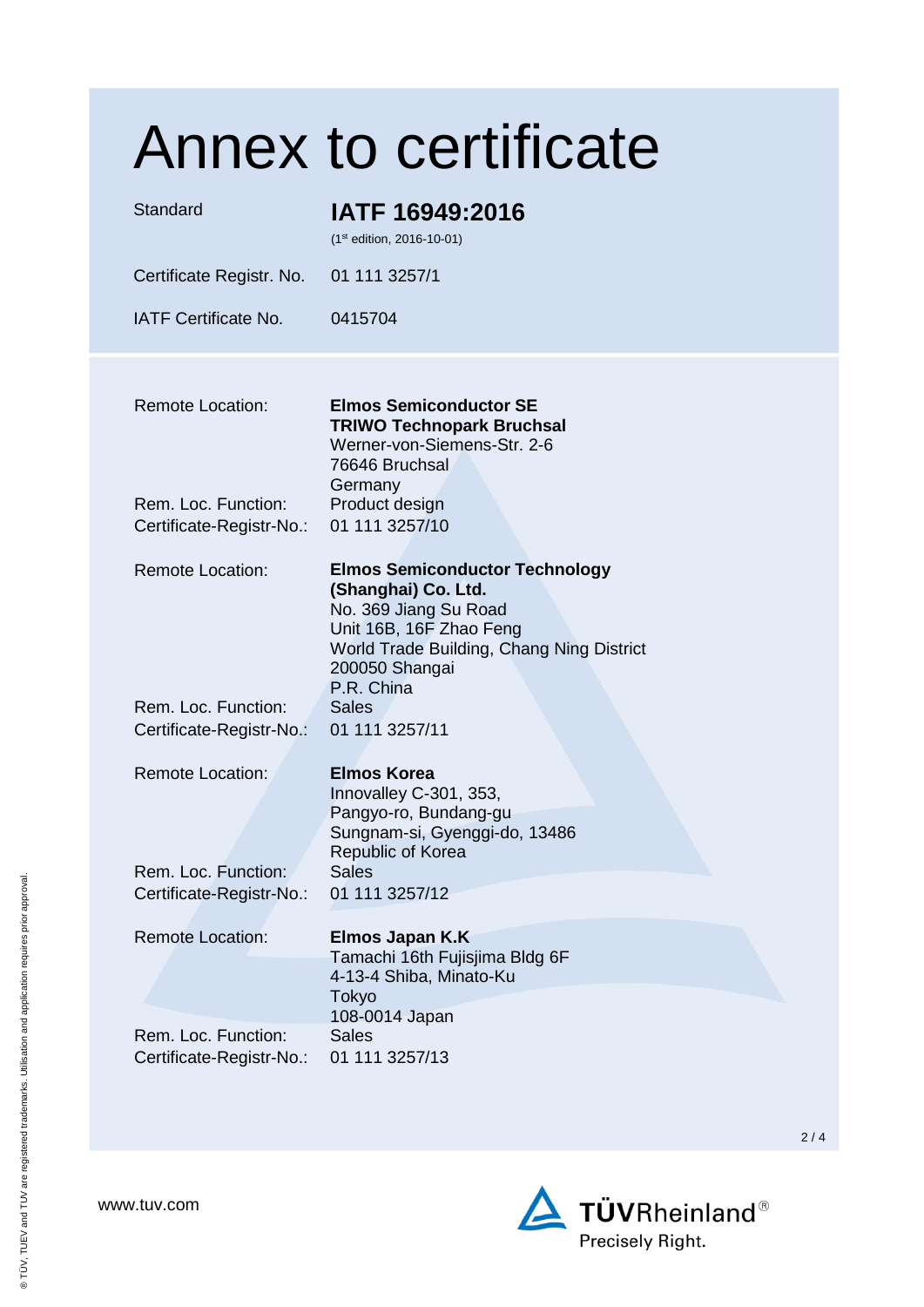|                                                 | Annex to certificate                                                                                                            |     |
|-------------------------------------------------|---------------------------------------------------------------------------------------------------------------------------------|-----|
| Standard                                        | IATF 16949:2016<br>(1st edition, 2016-10-01)                                                                                    |     |
| Certificate Registr. No.                        | 01 111 3257/1                                                                                                                   |     |
| <b>IATF Certificate No.</b>                     | 0415704                                                                                                                         |     |
| <b>Remote Location:</b>                         | <b>Elmos Singapore Pte. Ltd.</b><br>International Business Park, #05-03<br><b>ACER Lobby A</b><br>Singapore 609923<br>Singapore |     |
| Rem. Loc. Function:<br>Certificate-Registr-No.: | <b>Sales</b><br>01 111 3257/17                                                                                                  |     |
| <b>Remote Location:</b>                         | <b>Elmos SE Central Warehouse</b><br><b>Warehouse</b><br>Alter Hellweg 72<br>44379 Dortmund<br>Germany                          |     |
| Rem. Loc. Function:<br>Certificate-Registr-No.: | Logistics, Packaging, Warehousing<br>01 111 3257/19                                                                             |     |
| <b>Remote Location:</b>                         | <b>GED Electronic-Design GmbH</b><br>Im Technologiepark 27<br>15236 Frankfurt Oder<br>Germany                                   |     |
| Rem. Loc. Function:<br>Certificate-Registr-No.: | Product design<br>01 111 3257/2                                                                                                 |     |
| <b>Remote Location:</b>                         | <b>Elmos Semiconductor SE</b><br><b>Standort Düsseldorf</b><br>Wanheimer Str. 66<br>40472 Düsseldorf<br>Germany                 |     |
| Rem. Loc. Function:<br>Certificate-Registr-No.: | Product design, Engineering, Sales<br>01 111 3257/21                                                                            |     |
| <b>Remote Location:</b>                         | <b>Elmos North America Inc.</b><br>47023 Five Mile Road<br>Plymouth, MI 48170 • USA                                             |     |
| Rem. Loc. Function:<br>Certificate-Registr-No.: | <b>Sales</b><br>01 111 3257/4                                                                                                   | 3/4 |